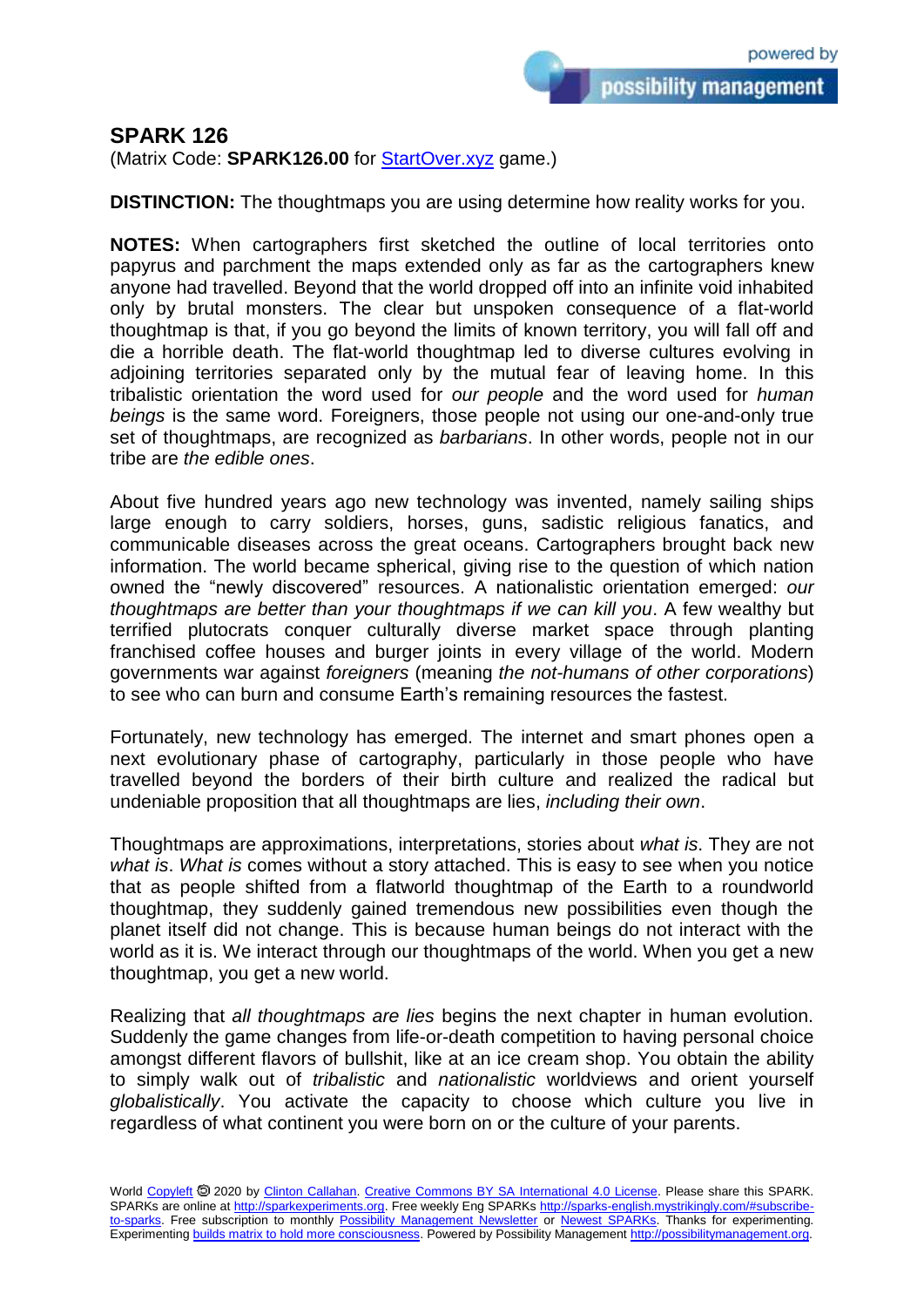You can also declare entirely new cultural space in the global ethnosphere and live in your new country together with like-minded individuals. You can create and live into a new and better future for yourself starting now, without having to convince fifty-one percent of the world's population so that a critical mass of people agree with you. You just do it. Then your new country serves humanity as a seed crystal of next culture that others can more easily copy.

Through these types of experiments whole new forms of culture are emerging that never existed before on Earth, such as *archearchy*, the creative collaboration of initiated archetypal adult women with initiated archetypal adult men. Already whole communities are implementing more sustainable thoughtware such as circular or spiral rather than hierarchical power structures, initiation-centered schooling, and nonlinear group-intelligence decision-making practices.

In addition, cartographers are now mapping not only physical space, but also intellectual, relational, and energetic spaces. Using the added dimensional qualities opens more interesting options about what is possible in any particular physical space. This explains, for example, how firewalking works. In one energetic space touching your feet to glowing coals causes severe burns, whereas, when the energetics of that space are shifted, not even the hairs on your toes singe.

Spatial cartographers are busy mapping the Great Labyrinth of Spaces, in which each space is connected to every other space, meaning that you can get to anywhere else from here. It is key to know that when maneuvering your thoughtmap, the closer your thoughtmap matches reality, the more precisely your maneuvers change the world.

## **EXPERIMENTS:**

**SPARK126.01** Question your thoughtmaps. Here is a list of possible thoughtmaps to begin questioning:

What are your thoughtmaps about who you think you are? Are you Jewish? Moslem? Christian? Are you a spiritual student? A spiritual teacher? Are you Chinese? Palestinian? Indian? Black? Red? Are you upper class? Lower class? Are you a woman? A man? A daughter? A son? Are you a manager? Shaman? Artist? Are you underprivileged? Are you elite? Are you an alcoholic? Are you handicapped? Are you a millionaire? For example, once I lived three months in the Philippines. Eventually I got to know a village man well enough that he could complain to me. He said, "You are an American. You have money, an American passport. You can travel all around the world. I am Philippino. I am poor. I am trapped here and can't go anywhere." I said, "This is not true. You are a human being and I am a human being. The only difference between us is our thoughtware. If you had the thoughtware that I have and you were in your same circumstances, you could be anywhere in the world by tomorrow." He said this was wrong! He really was stuck there! I said, "You are using the 'I am a poor stuck Philippino' thoughtware. If you put my thoughtware in your body, you could be anywhere you want tomorrow. If I gave you all my money and a valid American passport with your present thoughtware, you would not know how to use them."

World [Copyleft](https://en.wikipedia.org/wiki/Copyleft) <sup>5</sup> 2020 by [Clinton Callahan.](http://clintoncallahan.mystrikingly.com/) [Creative Commons BY SA International 4.0 License.](https://creativecommons.org/licenses/by-sa/4.0/) Please share this SPARK. SPARKs are online at [http://sparkexperiments.org.](http://sparks-english.mystrikingly.com/) Free weekly Eng SPARKs [http://sparks-english.mystrikingly.com/#subscribe](http://sparks-english.mystrikingly.com/#subscribe-to-sparks)[to-sparks.](http://sparks-english.mystrikingly.com/#subscribe-to-sparks) Free subscription to monthly [Possibility Management Newsletter](https://possibilitymanagement.org/news/) or [Newest SPARKs.](https://www.clintoncallahan.org/newsletter-1) Thanks for experimenting. Experimentin[g builds matrix to hold more consciousness.](http://spaceport.mystrikingly.com/) Powered by Possibility Managemen[t http://possibilitymanagement.org.](http://possibilitymanagement.org/)